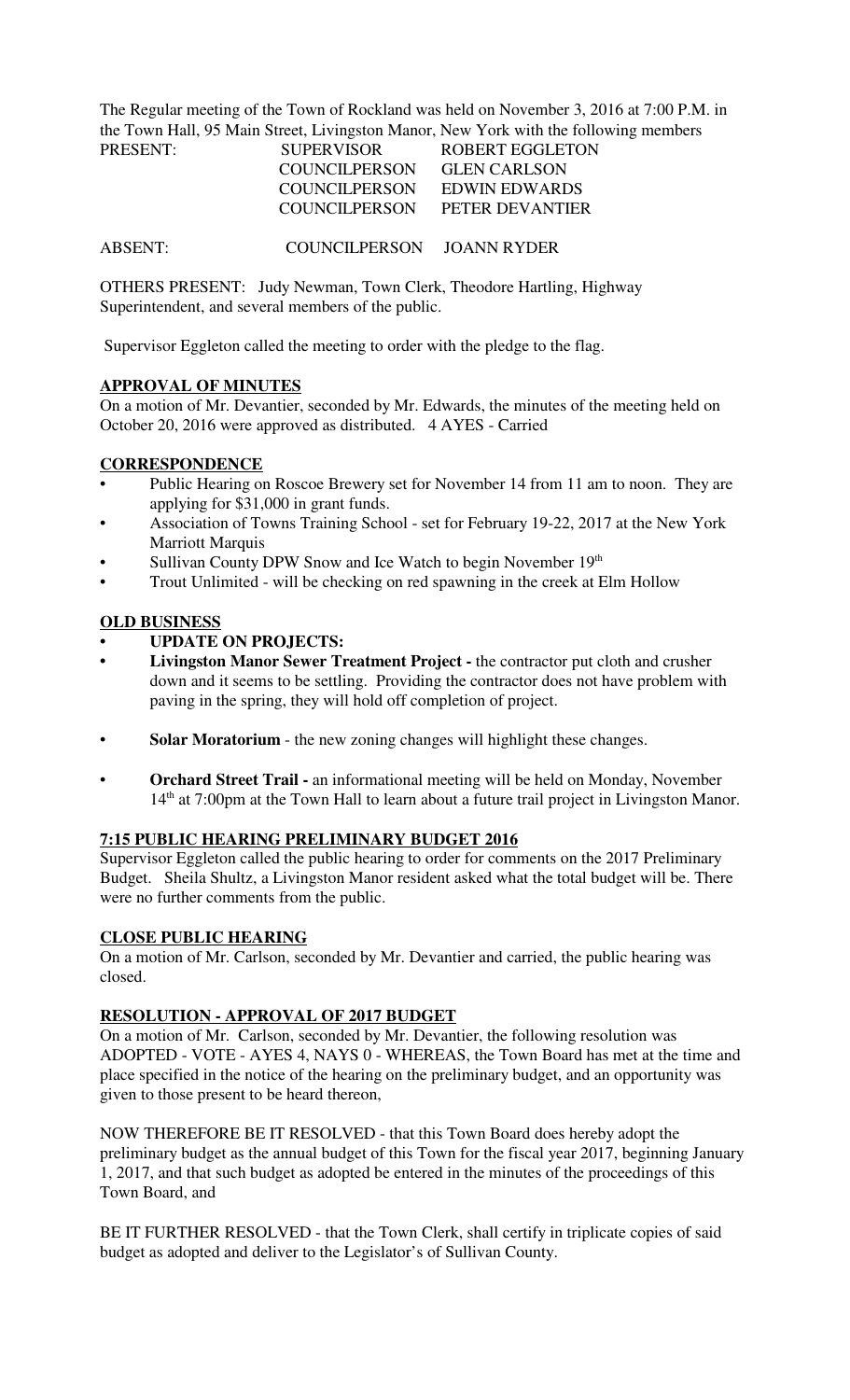# *REGULAR MEETING, TOWN OF ROCKLAND, NOVEMBER 3, 2016*

# **NEW BUSINESS**

Landscape by Design - will be plowing and salting the town property this winter providing an insurance certificate is received.

**Livingston Manor Fire Department** - requested to holding a fire hydrant painting contest. There was discussion on issues with a hydrant that is located on a persons lawn, the fire department will be advised of this possible issue. There were no objections was the Board.

# **RESOLUTION - REASSESSMENT OF WATER AND SEWER DISTRICTS**

On a motion of Mr. Carlson seconded by Mr. Edwards, the following resolution was ADOPTED - VOTE - AYES 4, NAYS 0 - WHEREAS, the Clerk of Water Rents for the *Roscoe-Rockland Water District* has presented the list of unpaid water rents in the amount of \$27,339.91 for collection upon the 2017 Town of Rockland Tax Roll.

 Be it further RESOLVED, that the Town Clerk of the Town of Rockland be and she is hereby authorized to submit for action by the Sullivan County Legislators said unpaid water rents and penalties to be levied upon the 2017 Town of Rockland Tax Roll.

 Be it further RESOLVED, that the attached list of unpaid charges in the foregoing amounts be and constitute a part of this resolution

WHEREAS, the Clerk of Sewer Rents for the *Roscoe Sewer District* has presented the list of unpaid water rents in the amount of \$25,425.04 for collection upon the 2017 Town of Rockland Tax Roll.

 Be it further RESOLVED, that the Town Clerk of the Town of Rockland be and she is hereby authorized to submit for action by the Sullivan County Legislators said unpaid water rents and penalties to be levied upon the 2017 Town of Rockland Tax Roll.

 Be it further RESOLVED, that the attached list of unpaid charges in the foregoing amounts be and constitute a part of this resolution.

WHEREAS, the Clerk of Sewer Rents for *Livingston Manor Sewer District* has presented the list of unpaid water rents in the amount of \$39,685.39 for collection upon the 2017 Town of Rockland Tax Roll.

 Be it further RESOLVED, that the Town Clerk of the Town of Rockland be and she is hereby authorized to submit for action by the Sullivan County Legislators said unpaid water rents and penalties to be levied upon the 2017 Town of Rockland Tax Roll.

 Be it further RESOLVED, that the attached list of unpaid charges in the foregoing amounts be and constitute a part of this resolution.

WHEREAS, the Clerk of Water Rents for the *Livingston Manor Water District* has presented the list of unpaid water rents in the amount of \$33,511.67 for collection upon the 2017 Town of Rockland Tax Roll.

 Be it further RESOLVED, that the Town Clerk of the Town of Rockland be and she is hereby authorized to submit for action by the Sullivan County Legislators said unpaid water rents and penalties to be levied upon the 2017 Town of Rockland Tax Roll.

 Be it further RESOLVED, that the attached list of unpaid charges in the foregoing amounts be and constitute a part of this resolution. Adopted by unanimous vote.

# **RESOLUTION - TO APPROVE UNSAFE BUILDING LAW ABATEMENT TO BE RELEVIED**

On a motion of Mr. Edwards, seconded by Mr. Carlson, the following resolution was ADOPTED - VOTE - AYES 4, NAYS 0 RESOLVED -THAT THE TOWN BOARD OF THE TOWN OF ROCKLAND DATED NOVEMBER 3, 2016, THE FOLLOWING PARCEL IS TO BE RE LEVIED FOR THE TOWN OF ROCKLAND UNSAFE BUILDING LAW ABATEMENT OF PUBLIC NUISANCE OR DANGEROUS BUILDING AS APPROVED BY THE TOWN BOARD DURING THE FISCAL YEAR 2016

| <i>SECTION/LOT &amp;</i> | <i>OWNER'S</i>          | <i>AMOUNT OF</i> |
|--------------------------|-------------------------|------------------|
| <b>BLOCK NUMBERS</b>     | <i>NAME</i>             | <i>RE LEVY</i>   |
| $46 - 1 - 19$            | Elinor & Louis D'Andrea | \$408.75         |